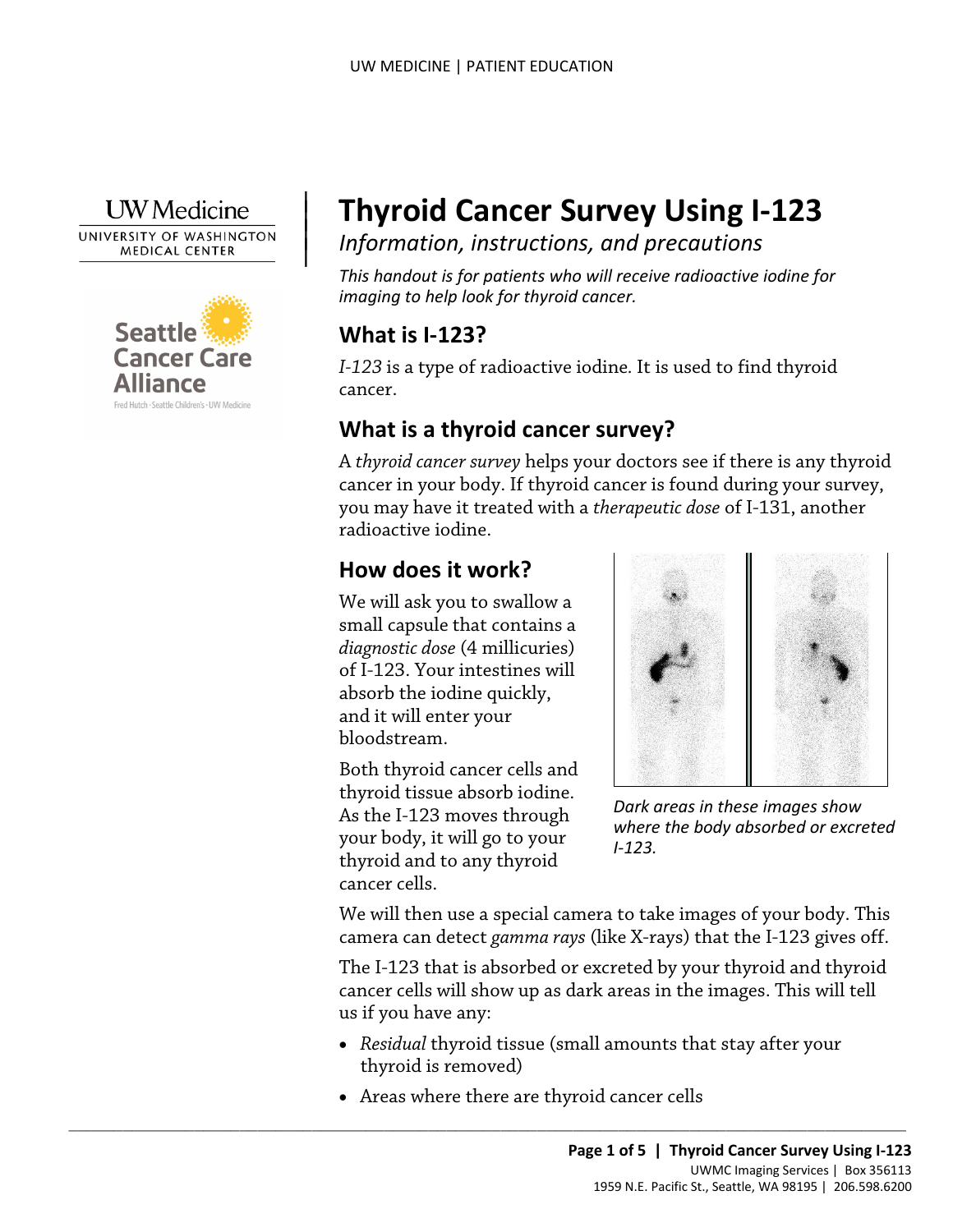### **What will happen during the survey?**

This survey has 2 parts, on 2 separate days:

- On the first day, you will swallow the capsule that contains I-123.
- • The next day, we will take pictures of your head, neck, and body. You will lie on your back on an exam table for about 1 to 2 hours while the camera scans your body.

#### **What are the side effects of the survey?**

Side effects from I-123 are very rare. But there is a small risk of nausea on the day you swallow the capsule.

#### **What happens to I-123 after it enters my body?**

Most of the I-123 your thyroid tissue does not absorb leaves your body in your urine and stool. The rest will simply decay over time.

#### **How do I prepare for the survey?**

- Most of the I-123 your thyroid tissue does not absorb leaves you<br>body in your urine and stool. The rest will simply decay over tin<br>**How do I prepare for the survey?**<br>• Tell your care team if you have had a *computed tomogr* • Tell your care team if you have had a *computed tomography* (CT) scan in the last 3 months. If you have, this survey may interfere with your treatment plan.
	- *If you were assigned female at birth:* Tell your care team if you are pregnant, breastfeeding, or if there is any chance you could be pregnant.

#### **Low-iodine Diet**

You must be on a **low-iodine diet** for 1 week before this survey. For instructions, please visit *<www.thyca.org/pap-fol/lowiodinediet>.* If you do not use the internet, ask us for a printed copy.

#### **Medicines**

- **If you are a "withdrawal" patient:** 
	- Stop taking synthroid (Levothyroxine) for **at least 6 weeks before** your survey.
	- Stop taking cytomel (Liothyronine) for **3 weeks before** your survey.
- **If you are a "Thyrogen rTSH" patient:**

 $\_$  ,  $\_$  ,  $\_$  ,  $\_$  ,  $\_$  ,  $\_$  ,  $\_$  ,  $\_$  ,  $\_$  ,  $\_$  ,  $\_$  ,  $\_$  ,  $\_$  ,  $\_$  ,  $\_$  ,  $\_$  ,  $\_$  ,  $\_$  ,  $\_$  ,  $\_$  ,  $\_$  ,  $\_$  ,  $\_$  ,  $\_$  ,  $\_$  ,  $\_$  ,  $\_$  ,  $\_$  ,  $\_$  ,  $\_$  ,  $\_$  ,  $\_$  ,  $\_$  ,  $\_$  ,  $\_$  ,  $\_$  ,  $\_$  ,

- You may keep taking your thyroid medicines.
- Before you take the I-123 capsule, you will receive Thryogen rTSH injections on 2 different days.
- You will have a blood draw before your first dose of rTSH.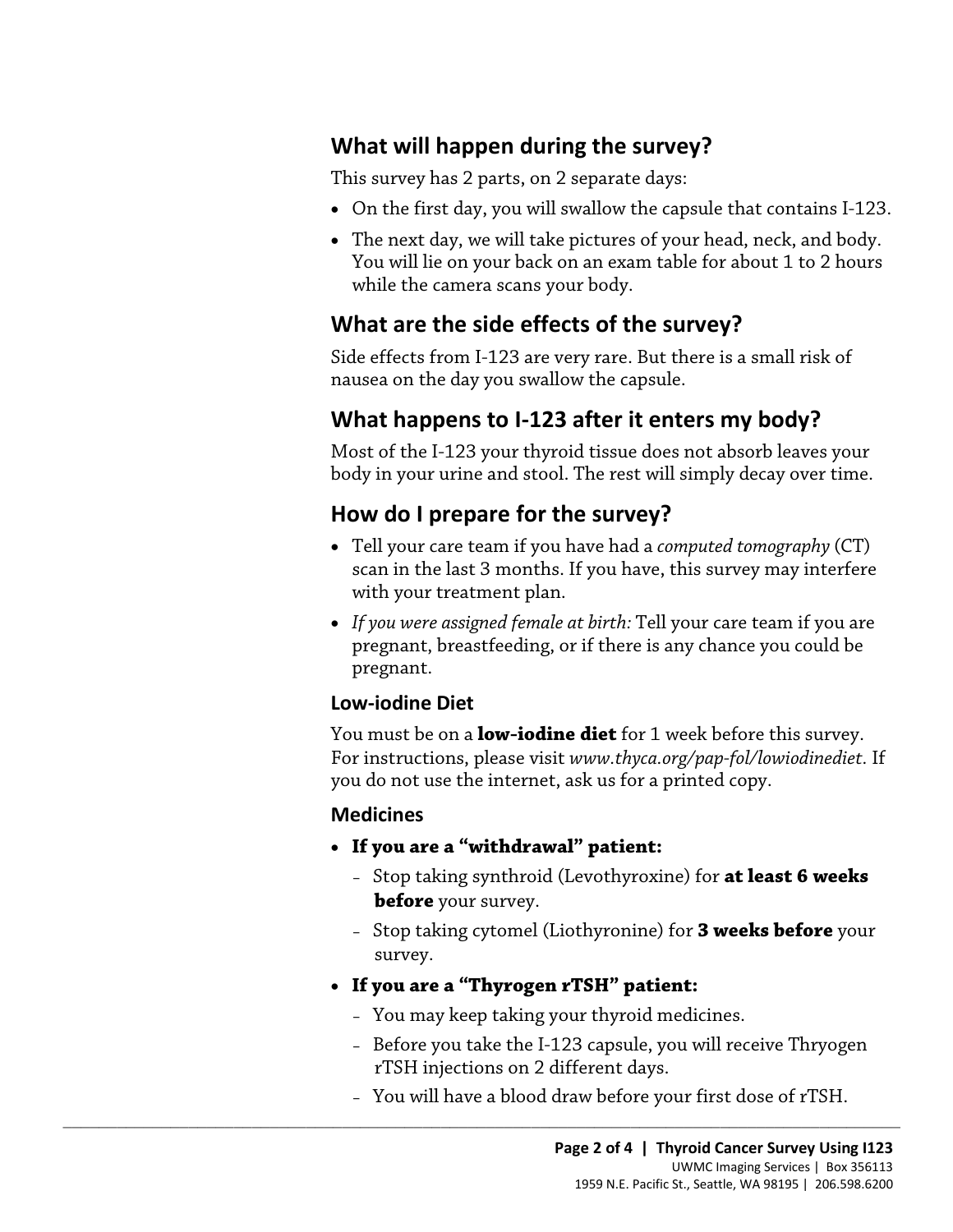### **On the Day You Take Your Dose of I-123**

- before and after your appointment. We suggest you drink lots of • Do **not** eat any food or drink anything but water for 2 hours water.
- You will have a blood draw just before you receive your diagnostic dose. The lab will check your blood counts and thyroid hormone levels.

#### **If You Were Assigned Female at Birth**

- • You **must** tell your care team if you are pregnant or if there is any chance you could be pregnant. If you are pregnant, we advise you **not** to have this thyroid cancer survey.
- after your thyroid cancer survey: **You must have a blood**  • If you are age 60 or younger and you will receive I-131 therap after your thyroid cancer survey: **You must have a blood pregnancy test before you take the radioactive iodine. This is because I-131 can harm an unborn bab** • If you are age 60 or younger and you will receive I-131 therapy **pregnancy test before you take the radioactive iodine. This is because I-131 can harm an unborn baby**. We will need to do this test even if you have had a hysterectomy or have been through early menopause. This test will be done the day you take your I-123 dose. It may be done again on the day of your I-131 therapy.
	- **cannot** give you radioactive iodine. The radiation would collect If you will have I-131 therapy after this survey: • **Tell us if you are breastfeeding.** If you are breastfeeding, we in your breast milk and pass to your child. It would also expose your breast tissue to extra radiation from the I-131 in the milk.
		- – You **must** stop breastfeeding for 3 months before you take the I-131 dose.
		- may breastfeed that newborn. – You cannot resume breastfeeding with your current infant after treatment. If you have another baby in the future, you

#### **After Taking Your Dose of I-123**

After you swallow the I-123 capsule:

 $\_$  ,  $\_$  ,  $\_$  ,  $\_$  ,  $\_$  ,  $\_$  ,  $\_$  ,  $\_$  ,  $\_$  ,  $\_$  ,  $\_$  ,  $\_$  ,  $\_$  ,  $\_$  ,  $\_$  ,  $\_$  ,  $\_$  ,  $\_$  ,  $\_$  ,  $\_$  ,  $\_$  ,  $\_$  ,  $\_$  ,  $\_$  ,  $\_$  ,  $\_$  ,  $\_$  ,  $\_$  ,  $\_$  ,  $\_$  ,  $\_$  ,  $\_$  ,  $\_$  ,  $\_$  ,  $\_$  ,  $\_$  ,  $\_$  ,

- For 2 hours, do **not** eat any food or drink anything but water. An empty stomach helps your body absorb the iodine.
- • Starting 2 hours after your dose, you can resume the low-iodine diet.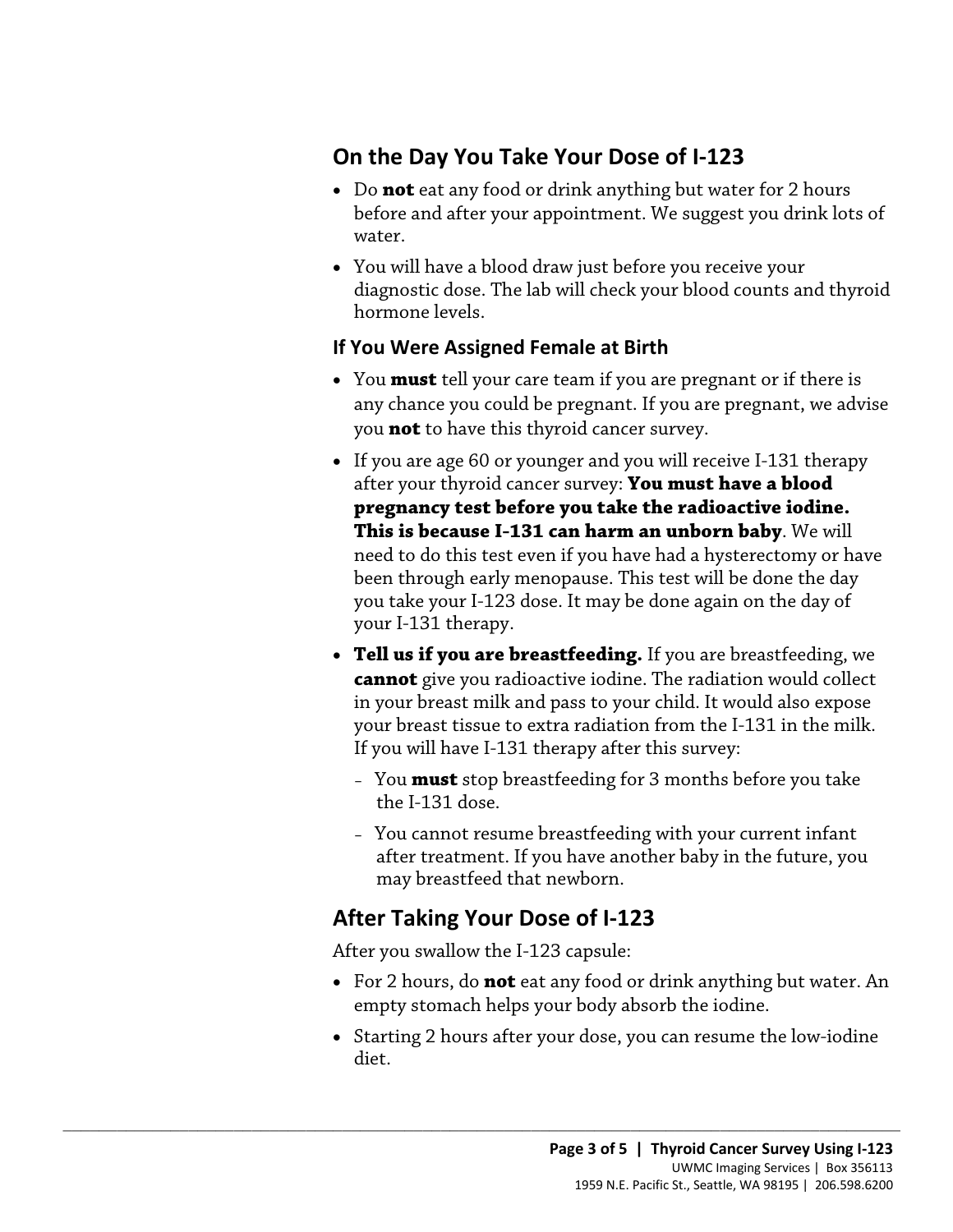- For the next 24 hours, keep drinking lots of water. Fluids help flush the extra I-123 from your body. You may also drink other fluids that are allowed on the low-iodine diet.
- Remember to return to the Nuclear Medicine department for a scan the day **after** you take your diagnostic dose.
- I-131 therapy, you will need to stay on this diet for a few days • **Stay on your low-iodine diet while you are having your diagnostic scans and any iodine therapy.** If you are having after your therapy (see "After Your Scan" on page 4).

# **The Night Before Your Scan**

 give a *false positive* (incorrect) reading during your scan. After you take your dose of I-123, you must empty your bowels to remove any I-123 that may be in your stool. Stool with I-123 could

remove any I-123 that may be in your stool. Stool with I-123 cou<br>give a *false positive* (incorrect) reading during your scan.<br>To make sure your bowels empty all the way, **use an over-the-<br>counter laxative** (one you can bu To make sure your bowels empty all the way, **use an over-thecounter laxative** (one you can buy without a prescription) the night before your scan. Be sure to use a product that does **not**  contain iodine. Brands to try include Miralax, Bisacodyl, Milk of Magnesia, Magnesium Citrate, and Dulcolax suppositories. Please tell your care team if you cannot take laxatives.

# **After Your Scan**

- **If you are NOT having I-131 therapy:** You can resume your normal diet after your final scan.
- **If you ARE having I-131 therapy:** You must wait to resume your normal diet until 3 days after you swallow the I-131 capsule.

## **Safety Precautions**

 $\_$  ,  $\_$  ,  $\_$  ,  $\_$  ,  $\_$  ,  $\_$  ,  $\_$  ,  $\_$  ,  $\_$  ,  $\_$  ,  $\_$  ,  $\_$  ,  $\_$  ,  $\_$  ,  $\_$  ,  $\_$  ,  $\_$  ,  $\_$  ,  $\_$  ,  $\_$  ,  $\_$  ,  $\_$  ,  $\_$  ,  $\_$  ,  $\_$  ,  $\_$  ,  $\_$  ,  $\_$  ,  $\_$  ,  $\_$  ,  $\_$  ,  $\_$  ,  $\_$  ,  $\_$  ,  $\_$  ,  $\_$  ,  $\_$  ,

Drink lots of water to help flush the I-123 out of your body.

# **Who reviews the scan? When will I get the results?**

 A Nuclear Medicine doctor will read your thyroid cancer survey scan. This doctor also will review any other scan results that you bring with you.

 • **If you will have I-131 therapy after your thyroid cancer**  some of the findings of your survey. We may also need to do more delayed 1 day. **survey:** The Nuclear Medicine doctor may talk with you about imaging before your therapy. If this occurs, your therapy might be